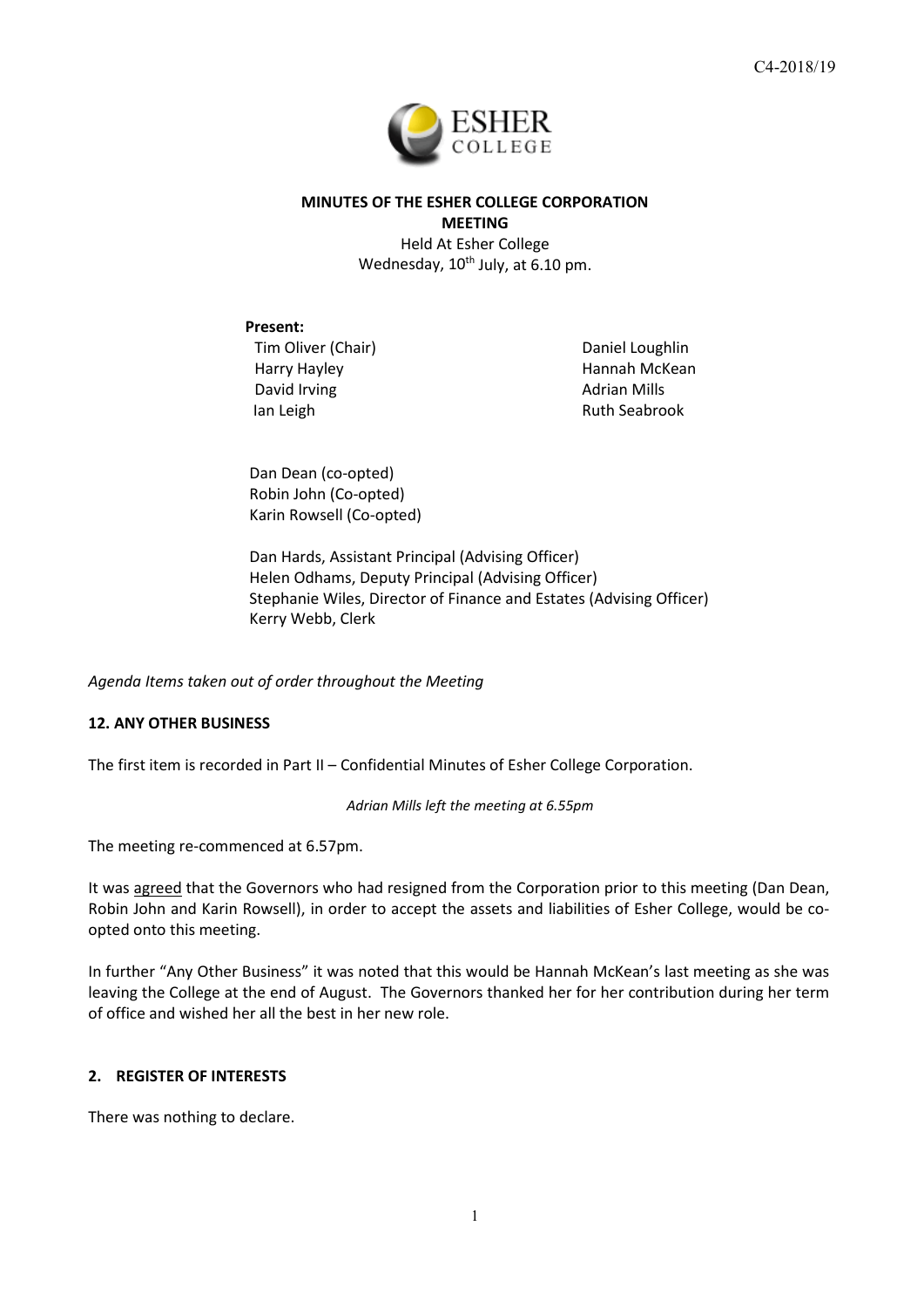#### **3. APOLOGIES FOR ABSENCE**

Apologies were received from Florence Kilby, Fran Stewart and Paul Collyer. Katie Pattison did not attend the meeting.

## **4. CONSTITUTION**

- Student Governors Florence Kilby (Student Union President) and Harry Hayley (Student Union Vice-President) have joined the Corporation as Student Governors. They have already attended a Committee meeting each and the Governor training morning.
- Staff Governors Hannah McKean is leaving the College at the end of this academic year and Dan Loughlin will be resigning as Staff Governor. Tom Webb (Learning Support Manager) and Declan Mason (Deputy Designated Safeguarding Lead and Student Welfare Manager) will be the new Staff Governors.
- Schedule of Meeting Dates It was agreed that the next Quality and Standards Committee meeting be changed from Thursday  $28<sup>th</sup>$  November to Wednesday  $27<sup>th</sup>$  November.

**ACTION: Deputy Clerk** to change the next Quality and Standards Committee meeting to Wednesday 27th November in the Schedule of meetings.

## **5. MINUTES OF THE PREVIOUS MEETING OF THE CORPORATION (3rd APRIL 2019)**

The minutes were approved and signed.

#### **6. MATTERS ARISING OF THE PREVIOUS MEETING OF THE CORPORATION**

**C3-001**: Complete - The Principal and Director of Finance and Estates incorporated the agreed amendments to the Academy Articles of Association.

**C3-002:** Complete – No further minor amendments to the Academy Articles of Association were required.

**C3-003:** Complete – The Director of Finance and Estates confirmed that it was not required to set up a new bank account but need to change the directors' details behind it.

**C3-004:** Complete - The Principal has circulated the SCFA "Raise the Rate" Campaign template letter to Governors.

**C3-005:** To be completed - The Financial Strategy Group meeting has been postponed until the 25th September 2019. Feedback to the Corporation on areas explored relating to the Strategic Development Plan will be given following this meeting. A presentation on new marketing and promotion initiatives is on the agenda for this meeting.

**C3-006:** In progress – the Principal and Deputy Principal are investigating if the Strategic Plan can be reviewed via the College SAR.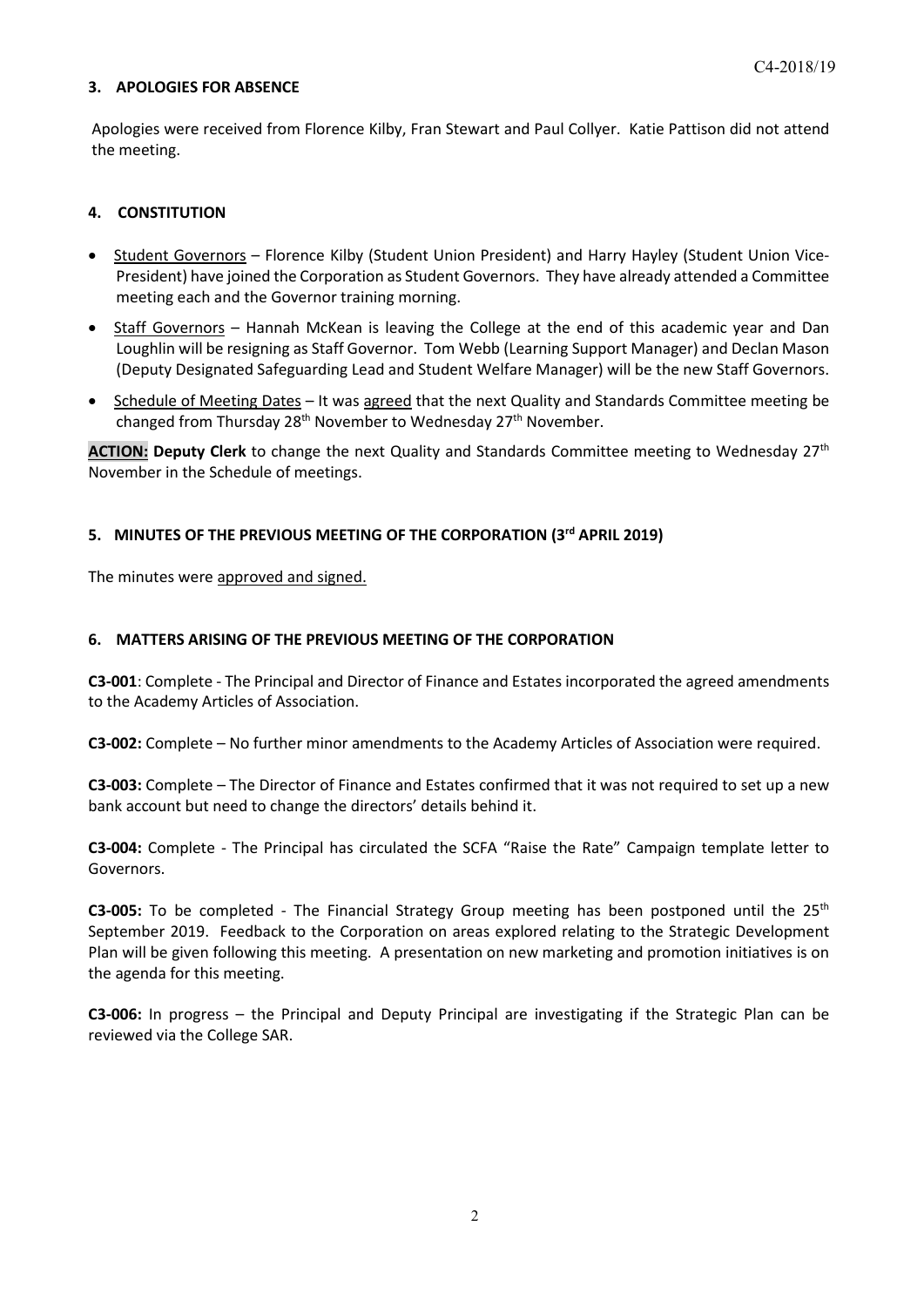## **7. PRINCIPAL'S REPORT**

The Principal invited any questions on his report and noted the following:

- Teacher recruitment continues to be a significant issue for the education sector as a whole. However, all teaching positions have been successfully filled for the start of the next academic year.
- The number of live applicants as of 15<sup>th</sup> June 2019 is higher than for the same point last year, which is encouraging, as was the Introduction Day attendance.

The Director of Finance and Estates reported on the accommodation and estates as follows:

• As far as she is aware, Esher College is the only Sixth Form College to successfully bid for capital funding through the Condition Improvement Fund (CIF). The project is for an extension to the café and three additional classrooms. There has been a delay in the release of funds for all 'expansion' bids, pending the provision of further information. She confirmed that she is monitoring the bank account to check if the funds have been received and, in the meantime, they are progressing with enabling works. She confirmed they will not be proceeding with any commitment works until the funding is firmly confirmed. Planning permission is in place to proceed with the project, subject to some conditions (such as before commencement of work confirming what bricks will be used and showing the method statement).

## **7.1 Student Union Report**

The Vice President of the Student Union reported that feedback for recent events, such as the Summer Festival had been very positive from both students and staff. He explained that the Student Union have had clear goals in mind and have been working well to achieve these and are looking forward to holding further events. The Principal noted that they have had a particularly strong start in office and their contribution to Introduction Days was useful and very much appreciated.

## **7.2 Finance Reports**

The Director of Finance and Estates reported that the budgeted and actual income and expenditure for the nine months to 30 April 2019, indicate that the College is on target to achieve an "outstanding" financial health rating for the academic year 2018/19.

She noted that the financial reports were prepared to the end of April and there was nothing of significance to report since then.

The Chair of Finance and Estates noted that the projected outturn to the end of the academic year 2018/19 was slightly better than budgeted and this was due in part to the receipt of additional devolved capital formula income. He noted that the balance sheet is in good shape. It was explained that the two budgets prepared show the College firstly as a Sixth Form College and then as an Academy. Whereas the budget as a Sixth Form College shows a small deficit by 2020/21, a small surplus is still shown in 2020/21 for the Academy budget. The Director of Finance and Estates explained that when the Cashflow forecast was prepared it was based on an estimated pupil numbers starting figure. Therefore, the starting point on the cashflow will be slightly different to reflect the actual pupil numbers but all other figures should remain the same.

The Director of Finance and Estates explained that two budgets have been prepared due to filing requirements. One as a Sixth Form College (the current forecast out-turn for 2018-19 and the subsequent two years' budget and forecast) will need to be submitted to meet ESFA filing requirements whilst the College is still a Sixth Form College. The second budget/forecast is as an academy covering the new accounting period (1 September to 31 August), for 2019/20, together with the financial projections for the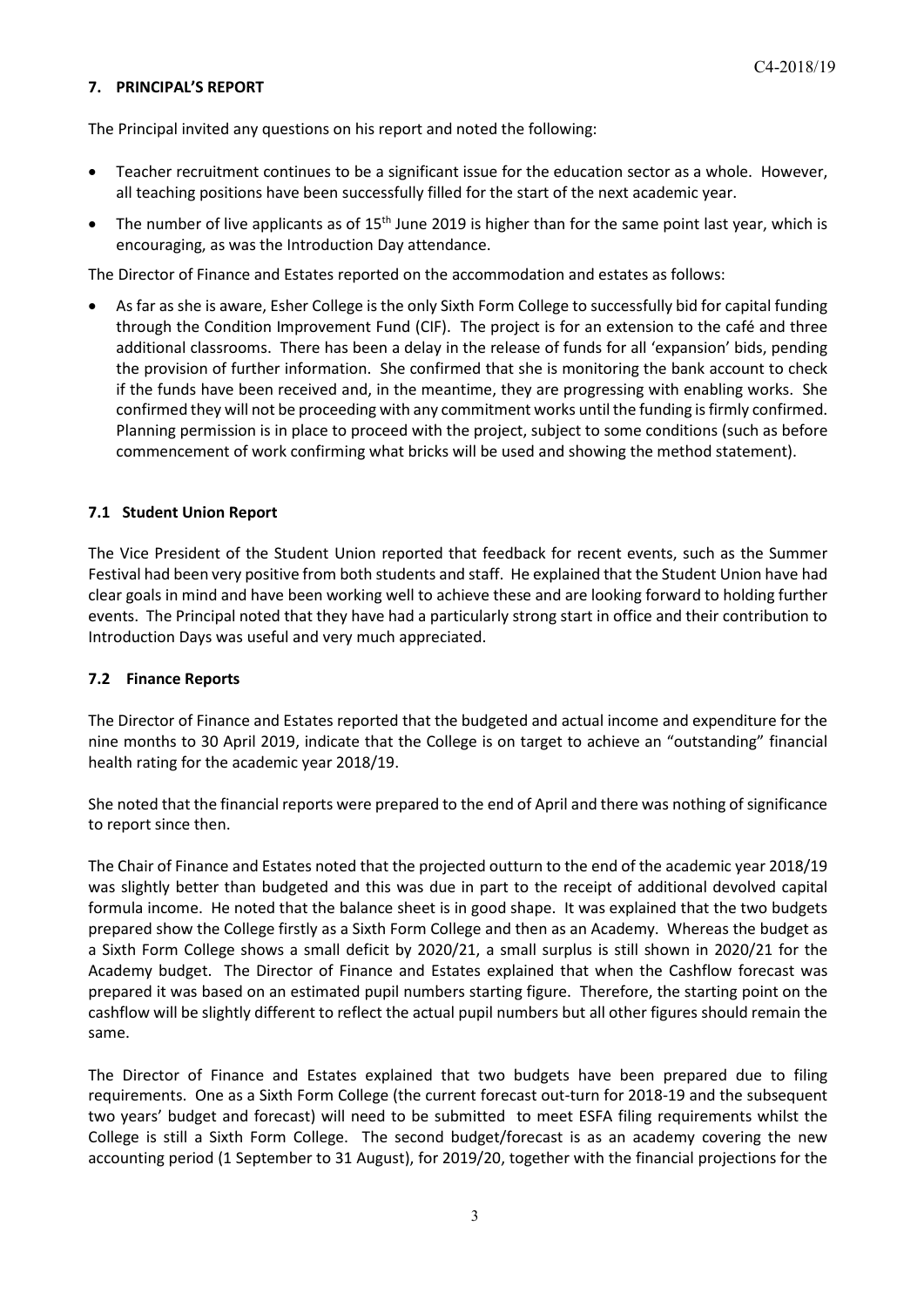following two years. These will need to be submitted to the ESFA within six weeks of converting to an academy status.

The Director of Finance drew the meeting's attention to the page detailing the impact on the College of the potential removal of the TPS Pension Grant. As a Sixth Form College we get 11 months (the increase comes in September), as an Academy we get 12 months. The DfE need to see the impact of withdrawal of the TPS Pension Grant which is why it is shown as adjusting the EBITDA for 2020/21. The Director of Finance and Estates confirmed that when preparing the budget as an Academy, she has not assumed continued receipt of the TPS Pension Grant.

The Governors approved the Esher College Provisional Budget for 1<sup>st</sup> August 2019-31<sup>st</sup> July 2020 as a Sixth Form College and the Esher College Provisional Budget for  $1<sup>st</sup>$  September 2019 to 31<sup>st</sup> August 2020 as an Academy.

## **7.3 Review of Quality Improvement Plan**

The Deputy Principal wished to note the following:

- Target 10 Destinations' data is very complex. The College uses a combination of its internal data and the external data sent to the college which is lagged two years. Therefore, reconciling the data takes time. Q. What is sustained data? This is data for students that have stayed in their destination for two terms or more. The Deputy Principal confirmed that this target is ongoing because further meetings are required to confirm the approach.
- Target 11 The completion date for acting on priorities outlined in the PREVENT Risk Assessment Action Plan has been moved back to October 2019. This is in order to accommodate changes outlined in the new OFSTED EIF and other associated documentation.
- Target 18 The completion date for this target has been moved back to September 2019. Further work is required on work experience and alumni.

The Deputy Principal confirmed that all other targets have been achieved or it is anticipated will be achieved by their target dates.

## **7.4 Health & Safety Report**

The Director of Finance and Estates reported that a highlight of the written report was that the annual Fire Risk Assessment was carried out in February 2019 and the College was again rated as "Tolerable", which is the best assessment that a College of our type and size could hope to achieve.

She reported that the recent unplanned fire alarm drill had resulted in the building being cleared very quickly, which was pleasing. A recent environmental and geotechnical site survey had confirmed the soil surveys to show no evidence of any contamination.

#### **8. REPORT BACK FROM COMMITTEES**

#### **8.1 Audit**

In his absence, the Chair of the Audit Committee had prepared an email, which the Director of Finance and Estates relayed to the meeting. The following points were noted:

• IT Security policy – this was reviewed and there were a number of areas of challenge from Governors around passwords, access control, GDPR, leavers, and 'bring your own device security', which were well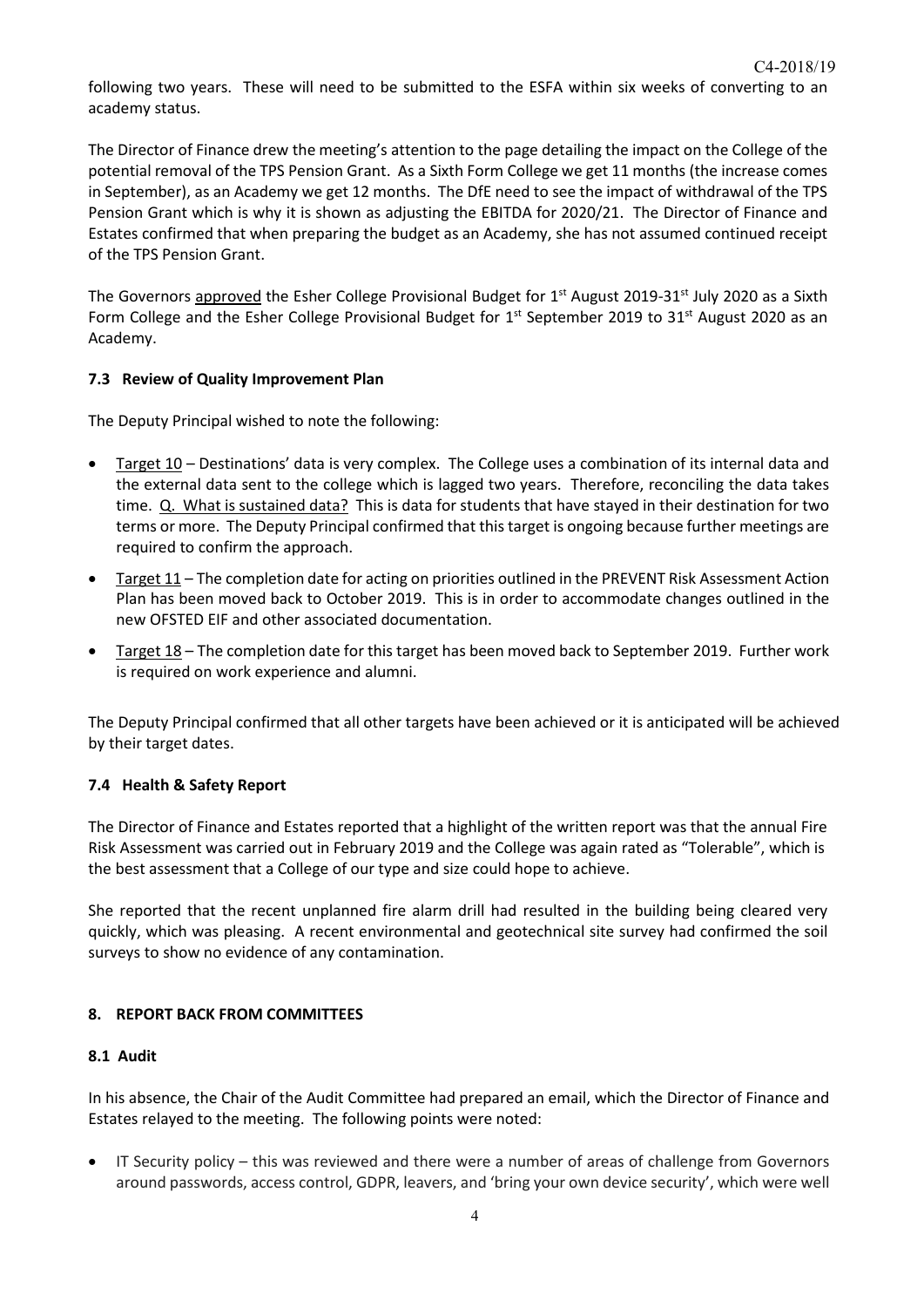covered by the IT Director and in the policy which was approved. The Governors expressed their thanks to the IT Director for the quality of the policy and consistency of the approach. The Chair of the Audit Committee also wanted it to be noted, although not discussed at the last Audit meeting, that the area of GDPR compliance and controls is likely to be the focus of the 2020 extended assurance work with the external auditors.

- Strategic Risk Register Update the full list of risks were reviewed. It was noted that a number of the risks had completed actions but remained a net risk without any open actions assigned and the Director of Finance and Estates was asked to feed back to the Principal. A couple of risks around GDPR and the new committee structure effectiveness were agreed to be deleted as implementation was considered to have been successful, reducing the residual risk to within appetite.
- Disaster Management Strategy The strategy document was approved with a request that a formal Post Incident Review process be considered for inclusion to ensure that lessons learned from incidents such as the recent gas leak are leveraged formally in the College's framework.
- Planning for Financial Statements and Audit The normal scope for audit activity with the external auditors was approved. Given the forthcoming change from Corporation to Academy, the Director of Finance and Estates was asked to arrange for an education / familiarisation session to set out to the committee what the forthcoming changes to the reports and accounts prior to the Autumn 2020 committee meeting when they are to be formally considered for the first time. Governors may like to consider whether this familiarisation would be appropriate for a wider set of Governors than the Audit Committee.

It was agreed that the education/familiarisation session to set out the forthcoming changes to the reports and accounts prior to the Autumn 2020 committee meeting should be open to all Governors to attend, if they wish.

## **8.2 Finance and Estates Committee**

The Chair of the Finance and Estates Committee reported:

- The financial figures had been covered earlier in the meeting.
- The Director of Finance and Estates has been moving forward with efforts to secure funding for a new 3G pitch and had been liaising with local football group, Claygate Royals.
- The Finance and Estates Committee had recommended a "Service Award" payable to all staff in recognition of their service to the Sixth Form College. This had subsequently been approved by Governors.

## **8.3 Quality and Standards Committee**

The Chair of the Quality and Standards Committee reported:

- The Committee was satisfied that "Groups of Learners" were implicit in the department level first investigated and included within the College SAR.
- The Committee had looked in depth at retention and the reasons for leaving the College and destinations. It was identified that students leaving the College after the enumeration date were looking at different types of Colleges and different learning pathways. It had been agreed that further analysis of students leaving the College after the enumeration date should be undertaken to ensure reasons are fully understood and to increase retention rates.
- The results at 6.2 exceeded the results of benchmarked national Sixth Form Colleges results and therefore this should be included within reports.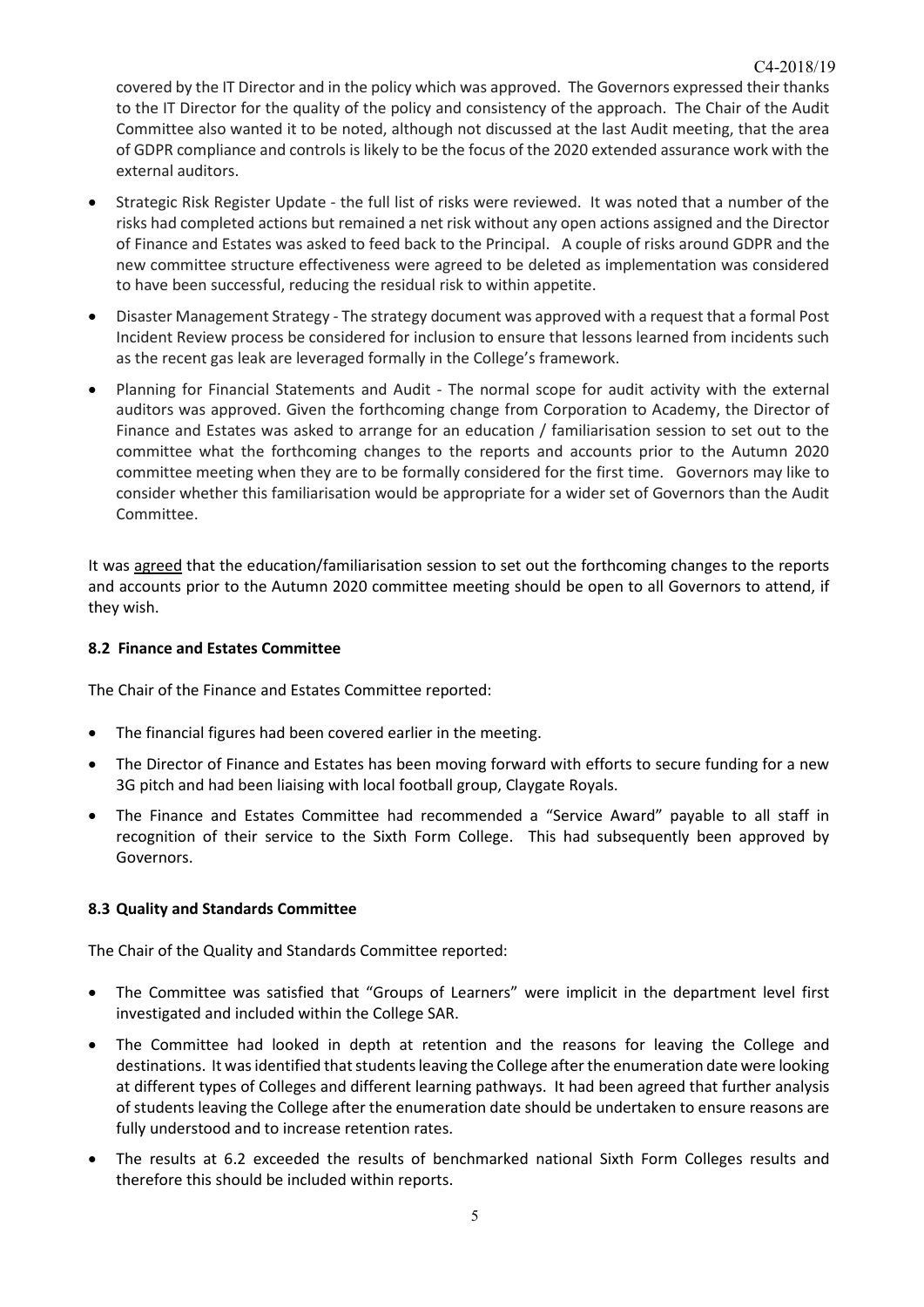- The LV3A results are above average and a statistically positively significant, which is very encouraging.
- Reports back on the departmental support and the external quality review had been insightful.
- The Deputy Principal had given a very helpful presentation on the grading system and how grades are determined.

It was agreed that the potential extra meeting to specifically brief on the new Inspection Framework, was no longer required following the comprehensive session at the recent Governors' training morning.

#### **8.4 Strategy and Policy Committee**

The Chair of the Strategy and Policy Committee noted that through the responses given on the recent Governor Skills' Audit questionnaire, two Governors had identified development needs of "Greater understanding of Education Process and Policy". He invited Governors to expand further on what they are looking for and how this can be supported.

**ACTION: Clerk** to email Governors inviting them to provide detail of any development needs, in particular surrounding "Greater understanding of Education Process and Policy".

It was noted that at the last Committee meeting it was agreed that requests for information from Governors should be made within a Committee or Corporation meeting, thereby enabling the Governors to consider in the Committee and agree as a Committee what information is required and for what purpose.

It was agreed that this should be recorded as a policy, so that the process is clear going forward.

**ACTION: Clerk** to liaise with Chair of Strategy and Policy to ensure that the process for requests for information by Governors is recorded as a policy, so that the process is clear going forward.

#### **9. LINK GOVERNORS REPORTS**

The Safeguarding Link Governor reported:

- She had recently met with the Designated Safeguarding Lead and Deputy Designated Safeguarding Lead and the focus this term had been feedback from Students and Staff.
- The feedback from Students (through these meetings and also through the focus group at the Governors' meeting) had been that Students felt safe in the College, they were aware of and felt supported by the initiatives around the College relating to mental health and wellbeing. They felt able to raise any concerns they had with tutors. The discussion identified that despite numerous signposting around the College regarding the designated Safeguarding Leads, consideration should be given as to whether a refresher in the second term of 6.1 was needed as new students may suffer from information overload.
- She had met with two members of staff who agreed that the culture of safeguarding at the College was a strength and they felt empowered to carry out safeguarding and prevent procedures. They considered recent training to have been very useful and commended the prompt feedback they received once a safeguarding referral had been made. They had agreed that the Wellbeing and Mental Health week had been well received and useful.
- All Governors and Staff had now completed the PREVENT training and all Governors and all but 5 Staff had completed Safeguarding training (those staff that had not completed safeguarding training were not physically at the College presently).

The Safeguarding Link Governor thanked the College's Safeguarding team for all their efforts this year. The Governors extended their gratitude to the Safeguarding Link Governor for her work, time and commitment.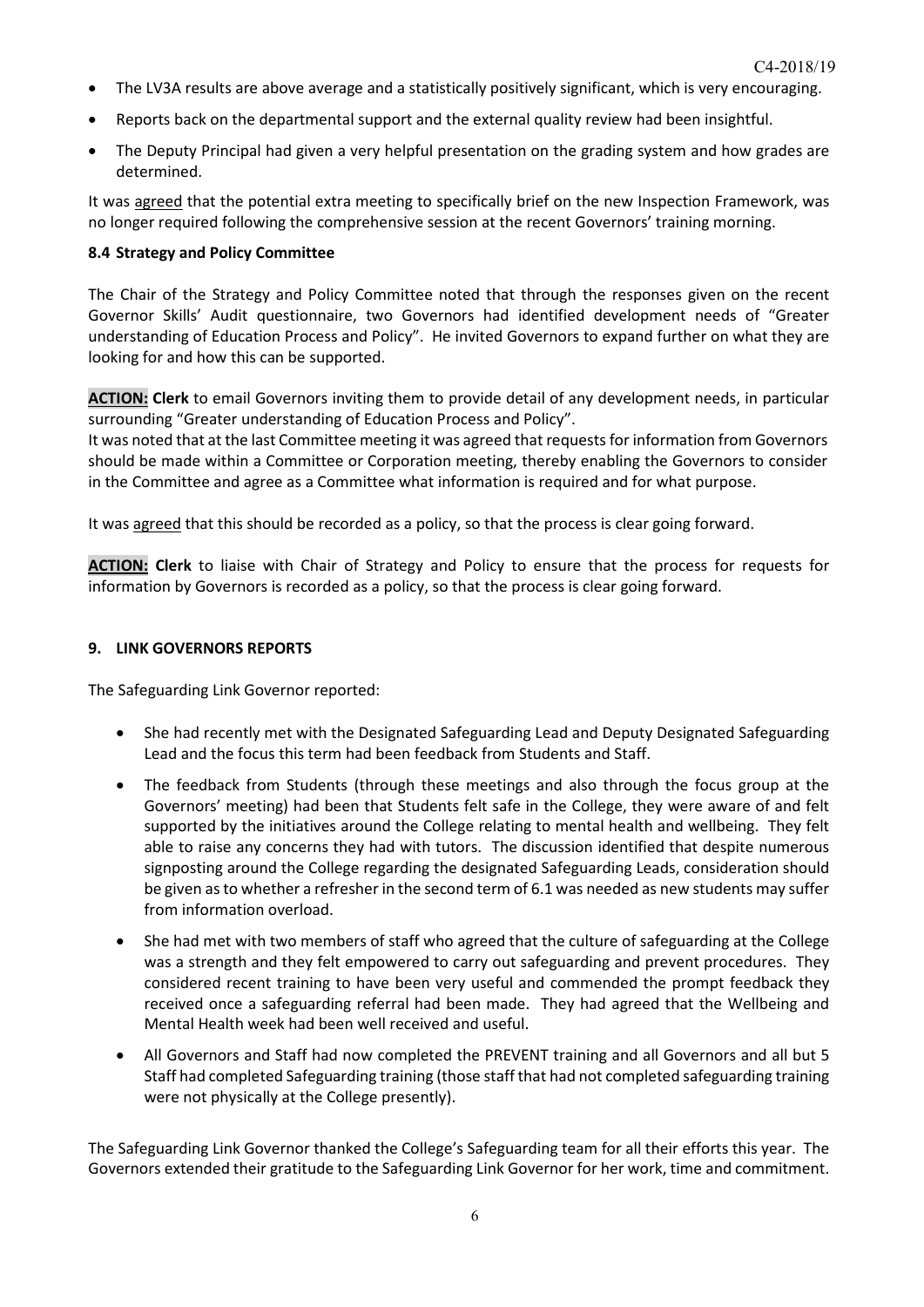#### **1. MARKETING AND PROMOTION INITIATIVES**

The Principal provided a detailed summary of a range of initiatives aimed at ensuring a high rate of conversion from application to enrolment, as well as ensuring a stable number of total applications following Open Evening.

The Governors noted that there were a number of very good new initiatives aimed at ensuring effective engagement with prospective Students. They noted that feedback from the focus groups was that Students may feel overloaded with information on joining the College and it may be worth considering a refresher catch-up in the second half of the first term. The Governors also noted that some Students said they were still in touch with friends who had looked at enrolling at the College but had eventually decided to stay at their school sixth form. They had expressed regret, seeing the different experience their friends had at the College. It was agreed that it would be good to try to get this message out, regarding all the opportunities that the College has to offer.

The Principal confirmed that, once enrolment data had been analysed, he would report back to the Strategy and Policy Committee on the impact of the new initiatives at their next meeting in the Autumn term.

## **10. UPDATE ON ACADEMY STATUS**

It was reported that Daniel Dean, Robin John and Karin Rowsell had all resigned as Governors on the Corporation in order to accept the assets and liabilities of the Academy trust. David Lavarack, Terry Price and Clarissa Wilks were confirmed as Members of the Academy trust. It was agreed they should be invited as observers to the first meeting of the Academy trust in September.

**ACTION: Clerk** to email Members of the Academy trust inviting them as observers to the first meeting of the Academy trust in September.

Q. Does experience of other Colleges indicate that conversion to an academy has any direct impact on student life? No, other local Sixth Form Colleges have converted and there does not appear to be any impact on student life. The main impact is different financial reporting requirements.

## **11. RESOLUTION TO DISSOLVE THE CORPORATION**

It was agreed that the Director of Finance and Estates would email the funding agreement for the Academy Trust and supporting documents to all Governors and invite Governors to raise any queries within the next 10 days.

**ACTION: The Director of Finance and Estates** to email the funding agreement for the Academy Trust and supporting documents to all Governors and invite Governors to raise any queries within the next 10 days.

Subject to this the minutes of this item are as follows.

#### 1. **PURPOSE OF MEETING**

1.1 The Chair reported that at the meeting of Esher College, a sixth form college corporation (the "**College**)" held on 22 January 2019 the College had agreed to move forward with the establishment of a single academy trust company to be called Esher Sixth Form College (the "**Trust**") and the proposed conversion of Esher College to a 16 to 19 academy (the "**Academy**") which is to be operated by the Trust (the "**Conversion**"). The purpose of the meeting was to: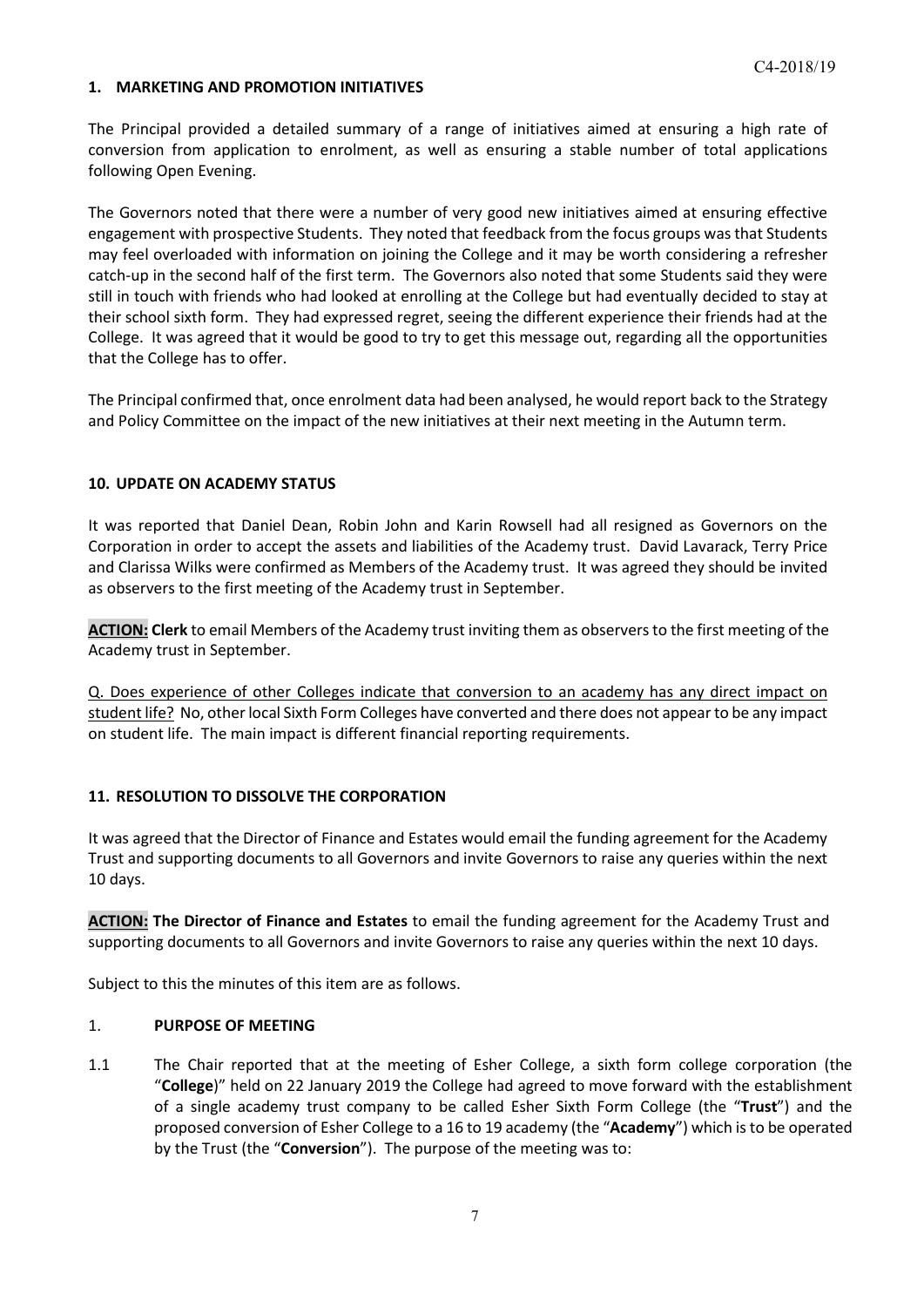- 1.1.1 consider the Conversion and, if thought fit, for the College Corporation to resolve to transfer all its property, rights and liabilities from the College corporation to the Trust on 1 September 2019; and
- 1.1.2 consider and, if thought fit; approve the Documents (as defined in 5.1 below) to be entered into prior to the 1 September 2019 in respect of the Conversion.

## 2. **UPDATE**

- 2.1 The Chair reported that:
	- 2.1.1 the Trust had been incorporated and that Daniel Dean, Robin John and Karin Rowsell had resigned as members of the College Corporation and had taken up a directorship in the Trust;
	- 2.1.2 the College is formally seeking confirmation from HMRC that there will be no VAT reclaim on Conversion in respect of the zero-rated College buildings. The College's maximum exposure is £121,265.87 and if a reclaim should arise it will be met out of College reserves.
	- 2.1.3 a deed by way of a 'pensions agreement' was being agreed with Surrey County Council, as administering authority of the Surrey Pension Fund (the "**Fund**"), regarding the treatment of the College's LGPS liabilities (the "**LGPS Liabilities**") in the fund (the "**Pensions Agreement''**). Under the Pensions Agreement, the Trust agrees to be responsible for all of the LGPS Liabilities with effect on and from the Conversion date and therefore no LGPS exit debt ("the LGPS Debt") will be triggered or payable by the College;
	- 2.1.4 The College is in receipt of a number of condition improvement grants from the ESFA (as set out below), the terms of which require ESFA consent to the transfer of such grants from the College to the Trust on Conversion. ESFA has asked for such grants to be noted on Conversion and that consent to their transfer will be given as part of the overall agreement of DfE to the Conversion of the College:
		- 2.1.4.1 £497,211.00 (four hundred and ninety seven thousand, two hundred and eleven pounds) on or around 2011/2012 (received from The Young People's Learning Agency, a predecessor to the ESFA);
		- 2.1.4.2 £885,756.00 (eight hundred and eighty five thousand, seven hundred and fifty six pounds) on or around May 2012 (received from the Building Condition Improvement Fund);
		- 2.1.4.3 £1,500,000.00 (one million, five hundred thousand pounds) on or around 2013/2014 (received from the Building Condition Improvement Fund);
		- 2.1.4.4 £495,000.00 (four hundred and ninety five thousand pounds) on or around 2014 (received from the Building Condition Improvement Fund);
		- 2.1.4.5 £232,381.00 (two hundred and thirty two thousand, three hundred and eighty one pounds) on or around 2015 (received from the Condition Improvement Fund);
		- 2.1.4.6 £197,880.00 (one hundred and ninety seven thousand, eight hundred and eighty pounds) on or around 2017 (received from the Condition Improvement Fund).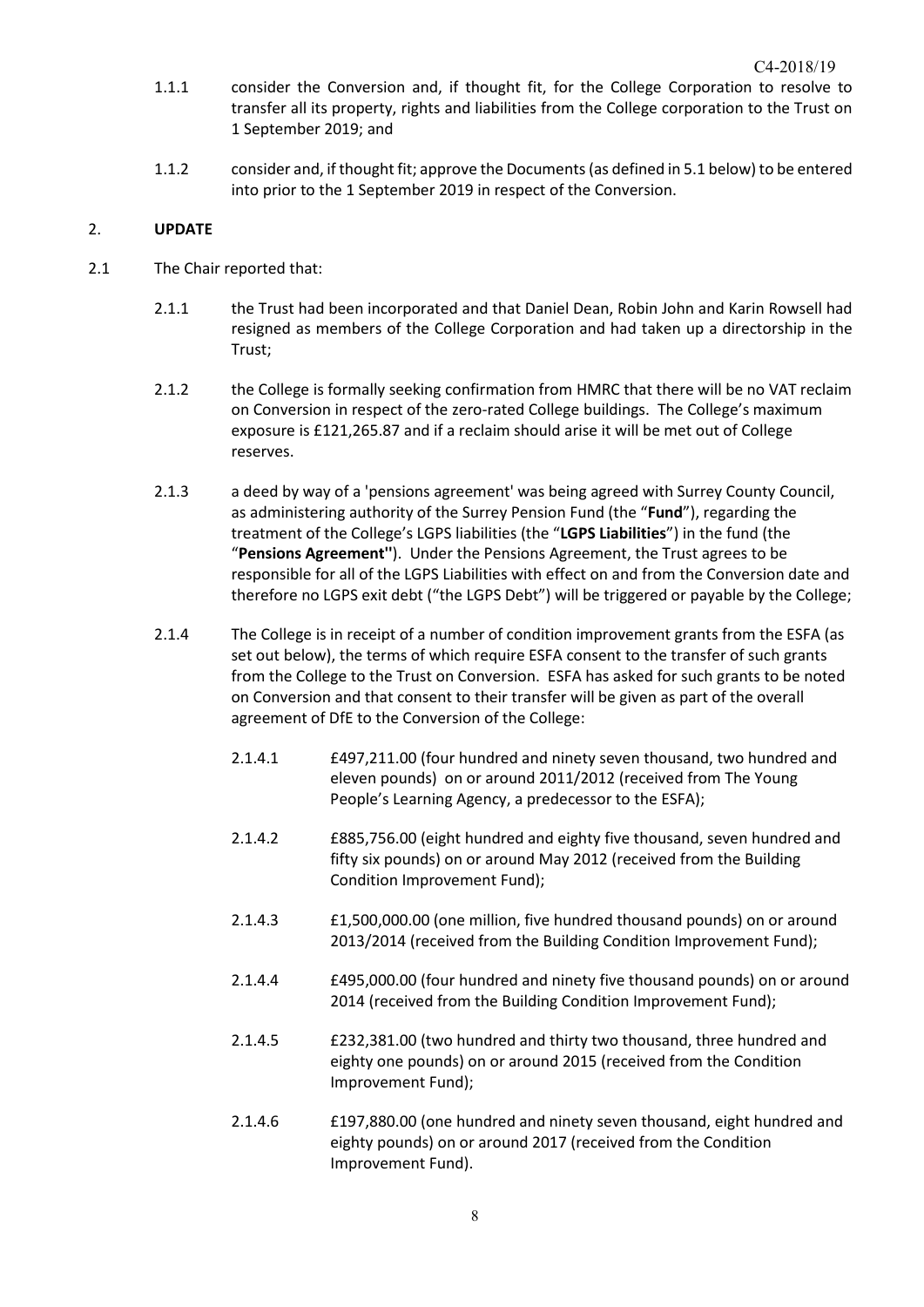The College is also fulfilling the terms and conditions of a further grant from the Conditions Improvement Fund of £1,436,958.00 (one million, four hundred and thirty six thousand, nine hundred and fifty eight pounds) and is working with the ESFA to ensure that if successful the terms of that grant will transfer to the Trust on dissolution of the College.

- 2.1.5 the Academy funding agreement, articles of association, land questionnaire and lease to effect the Conversion had been approved by the Department for Education.
- 2.1.6 The College has asked for confirmation from O&D Construction Limited for consent to the assignment of the building contracts for the construction of the new classroom block and associated external works entered into 28 August 2012 and the construction of a new music room building and alternations to kitchen and various classrooms 7 October 2013. A Deed of Assignment in respect of these contracts has been drawn up to be entered into by the College and the Trust; and
- 2.1.7 the Department for Education had cleared the funding agreement between the trust and the Secretary of State for Education in respect of the funding of the academy and had also approved the property transfers and land questionnaire submitted by the College on behalf of the Trust in relation to the Conversion.
- 2.2 It was noted that the Trust board had, prior to this Corporation meeting, met and passed a conditional resolution to accept the assets, rights and liabilities of the College immediately prior to its dissolution on 1 September 2019 and had also approved the form of funding agreement to be entered into with the Secretary of State for Education in respect of the funding for the Academy.

## 3. **CONVERSION DOCUMENTS**

- 3.1 The College reviewed the following documents which were presented to the meeting:
	- 3.1.1 a transfer deed to be entered into between the College and the Trust recording the transfer of all of the property, rights and liabilities of the College to the Trust immediately before the College corporation's proposed dissolution on 1 September 2019;
	- 3.1.2 a TR1 to transfer the College to be entered into between the College and the Trust in respect of, and to effect, the transfer of the property known as Esher College, Weston Green Road, Thames Ditton, Surrey KT7 0JB and registered under title number SY658985, such transfer to take effect 1 September 2019; and
	- 3.1.3 a draft the Pensions Agreement to be entered into between the College, the Trust and Surrey County Council relating to the treatment of the LGPS Liabilities and LGPS Debt in the Fund; and
	- 3.1.4 Deed of Assignment relating to construction contracts to be entered into between the College and the Trust.

## together the "**Documents**".

- 3.2 Members were asked to consider the Documents tabled and, if thought fit:
	- 3.2.1 to approve the College's entry into the Documents and authorise the performance of its obligations and the exercise of its rights in relation to them; and
	- 3.2.2 authorise the College's execution and delivery of the Documents.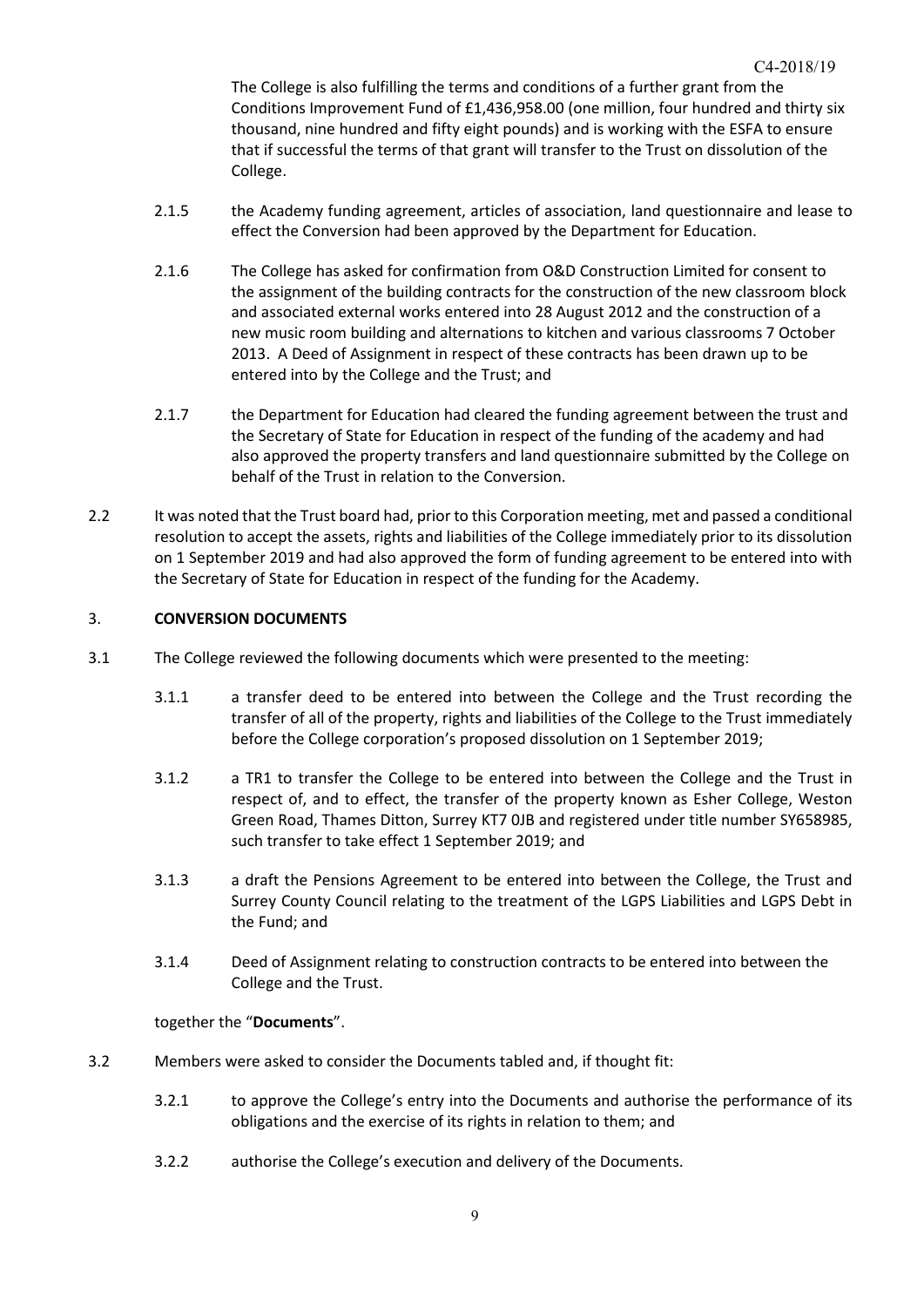#### 4. **RESOLUTIONS**

Following:

- publication of the results of the statutory consultation exercise (as required under The Sixth Form College Corporations (Publication of Proposals)(England) Regulations 2012); and
- the carrying out of legal and financial due diligence exercises in respect of the Corporation's operations; and
- the approval of the Department for Education to the Conversion; and
- the incorporation of Trust;

and having given due and careful consideration to:

- the impact of the Conversion on the College;
- the items listed in paragraph 2; and
- the terms of the Documents;

the Corporation **HEREBY RESOLVES** as follows:

- 4.1 that the terms of the Documents be approved (subject, in each case, to such amendments as any authorised governor may approve) and that entry into the Documents is in the best interests of the College and in order to effect the Conversion and authorises;
	- 4.1.1 Any two governors be authorised to approve the final forms of the Documents produced to the meeting in draft form and any other documents advised to be necessary or desirable to effect or supplement the Conversion or the Novation and Restatement Deed together with the transactions contemplated by each of them: and
	- 4.1.2 Any two governors be authorised to execute on behalf of the College any of the Documents or any other agreements approved under the authority given in paragraph 4.1.1 to be executed as a simple agreement; and
	- 4.1.3 Any two governors be authorised to witness the affixation of the College seal and deliver any of the Documents or any other deeds approved under the authority given in paragraph 4.1.1 to be executed as deeds; and
- 4.2 to transfer all of its property, rights and liabilities to the Trust with effect from 1 September 2019, with the College corporation dissolving at one minute past midnight on 1 September 2019 and all of its property, rights and liabilities transferring immediately before that time to the Trust in accordance with sections 330 and 33P of the Further and Higher Education Act 1992 (as amended) **CONDITIONALLY UPON** each of the following conditions being satisfied as a matter of fact or notified as satisfied or waived by the Chair of the Corporation in writing by midnight on 31 August 2019: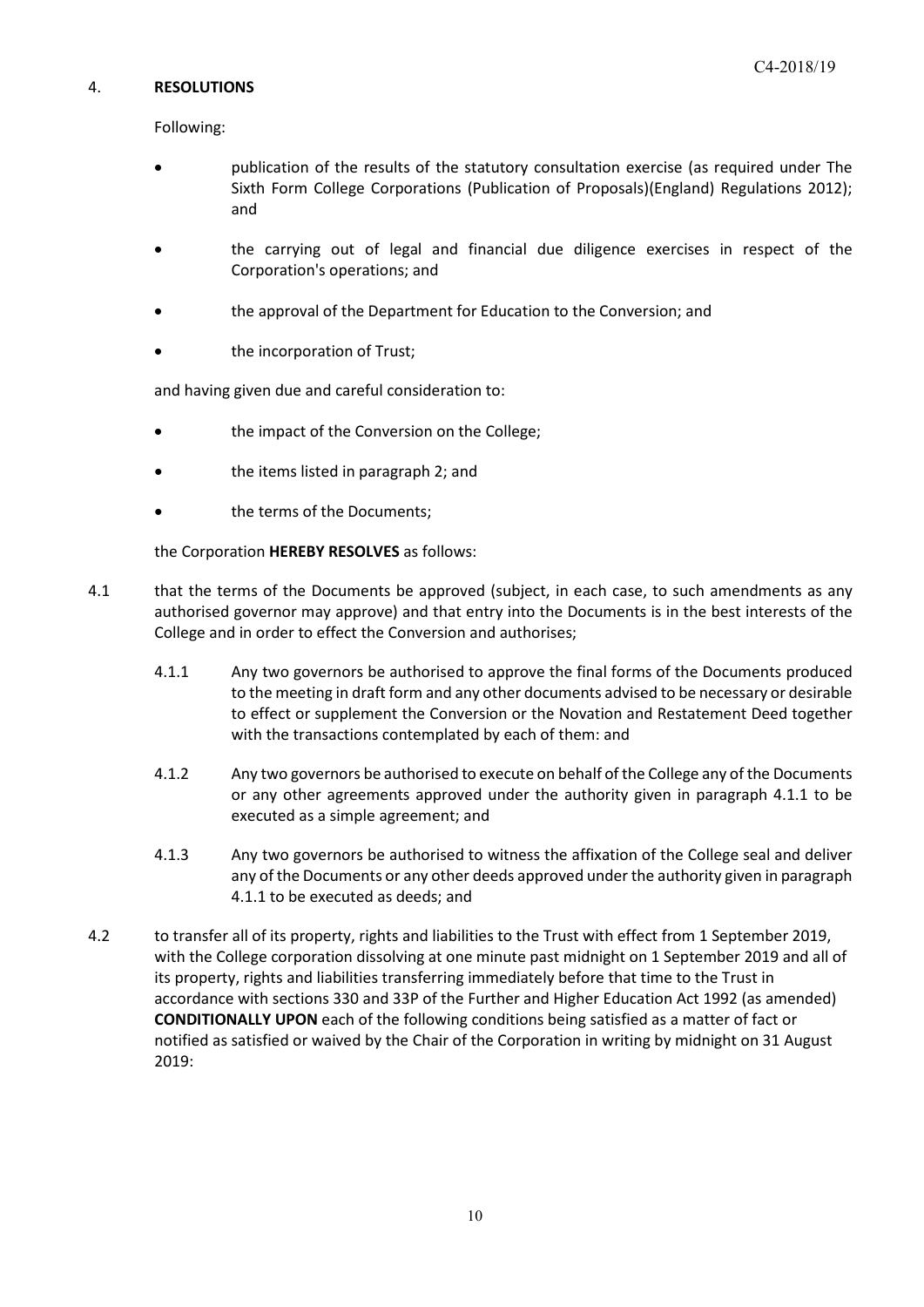#### **Conditions**

- (a) The Trust and the Department for Education having entered into a funding agreement in relation to the funding of Esher College as an academy which is effective on or before 1 September 2019.
- (b) The Corporation, the Trust and Surrey County Council as administering authority for the Surrey Pension Fund having entered into a pensions agreement relating inter alia, to the level of the LGPS Debt on the Corporation leaving the Fund.
- (c) The Trust's board resolution to accept the transfer of all of the property, rights and liabilities of the Corporation becoming unconditional (save in relation to the condition regarding the Corporation's resolution being unconditional).

## 5. **CLOSE**

There being no further business, the Chairman declared this item of the meeting closed.

. . . . . . . . . . . . . . . . . . . . . . . . . Chairman of the Meeting

# 12. **DATE OF NEXT MEETING: Wednesday 25th September 2019**

*The meeting closed at 8.20 pm. Attendance was 58.33% (7 out of 12 members)*

Signed………………………………………

Date………………………………………...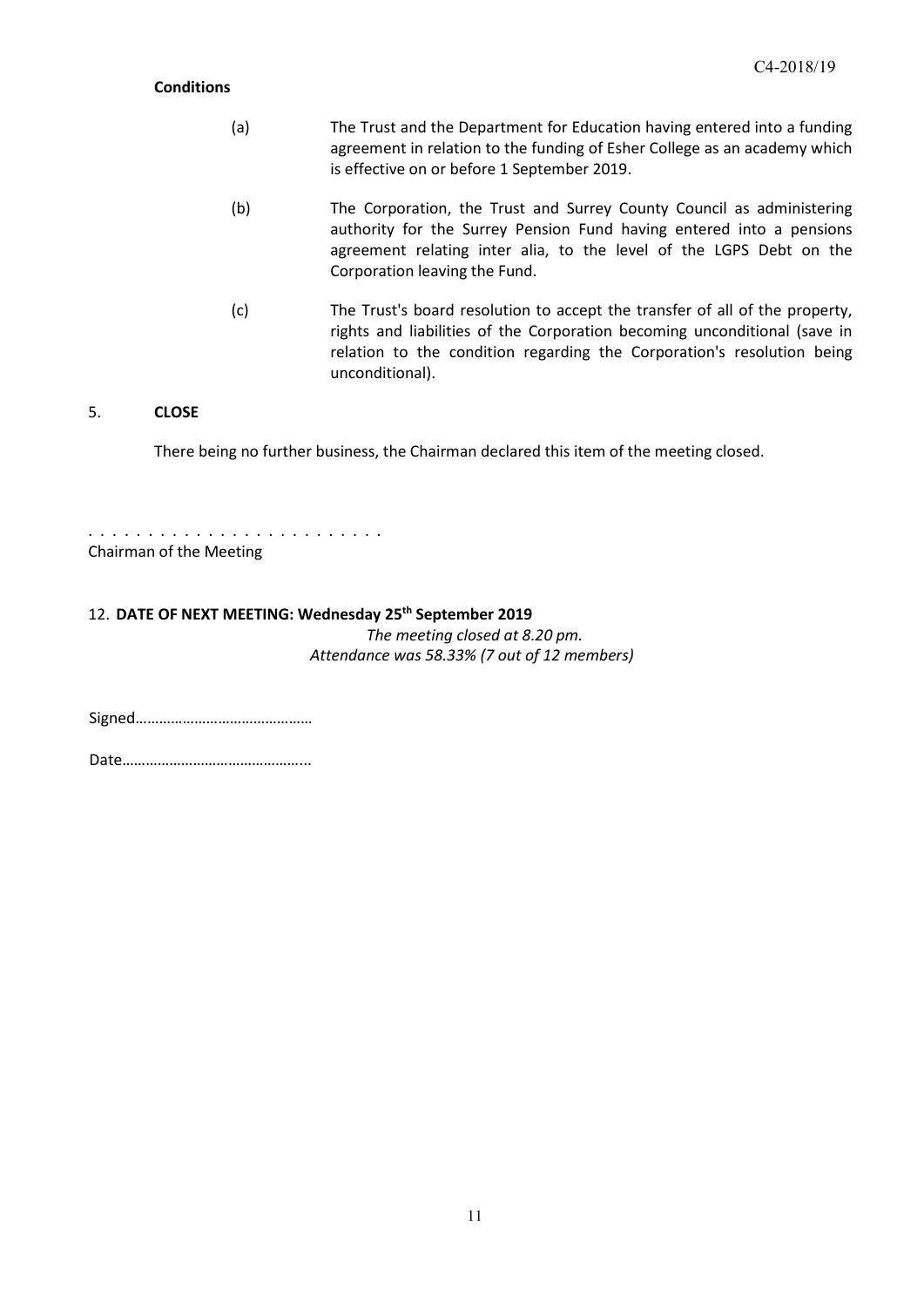| $C4-001$ | Item 12: Any Other Business                                                             |
|----------|-----------------------------------------------------------------------------------------|
|          | Chair of the Corporation to write to Governor 'A' to confirm his removal from office    |
|          | in accordance with Clause 10(2) of the Instrument.                                      |
|          |                                                                                         |
| C4-002   | Item 4: Constitution                                                                    |
|          | Deputy Clerk to change the next Quality and Standards Committee meeting to              |
|          | Wednesday 27 <sup>th</sup> November in the Schedule of meetings.                        |
|          |                                                                                         |
| C4-003   | Item 8.4: Report back from Strategy and Policy Committee                                |
|          | Clerk to email Governors inviting them to provide detail of any development needs,      |
|          | in particular surrounding "Greater understanding of Education Process and Policy".      |
|          |                                                                                         |
| $C4-004$ | Item 8.4: Report back from Strategy and Policy Committee                                |
|          | <b>Clerk</b> to liaise with Chair of Strategy and Policy to ensure that the process for |
|          | requests for information by Governors is recorded as a policy, so that the process is   |
|          | clear going forward.                                                                    |
|          |                                                                                         |
| C4-005   | Item 9. Principal's Report                                                              |
|          | Clerk to email Members of the Academy trust inviting them as observers to the first     |
|          | meeting of the Academy trust in September.                                              |
|          |                                                                                         |
| C4-006   | Item 11. Resolution to Dissolve the Corporation                                         |
|          | The Director of Finance and Estates to email the funding agreement for the              |
|          | Academy Trust and supporting documents to all Governors and invite Governors to         |
|          | raise any queries within the next 10 days.                                              |
|          |                                                                                         |

# **SUMMARY OF GOVERNOR CHALLENGE [C] / SUPPORT [S]**

| C/S | <b>Item</b> | <b>Topic</b>                                                                |
|-----|-------------|-----------------------------------------------------------------------------|
| C/S | 12          | Any Other Business                                                          |
|     |             | Governors demonstrated consideration of the Code of Conduct for             |
|     |             | Governors and challenge of what this role entails.                          |
|     |             | Provided support for outgoing Staff Governor.                               |
| S   | 7           | Principal's Report (Student Union Report)                                   |
|     |             | Governors expressed support for the Student Union initiatives and the       |
|     |             | positive feedback they had received from Staff and Students.                |
| S   | 8.1         | Report back from Committees - Audit                                         |
|     |             | Governors supported that the proposed education/familiarisation session     |
|     |             | to set out the forthcoming changes to the reports and accounts prior to the |
|     |             | Autumn 2020 committee meeting should be open to all Governors to            |
|     |             | attend, if they wish.                                                       |
| S   | 8.4         | Report back from Committees - Strategy and Policy                           |
|     |             | The Governors welcomed Governors to expand on training                      |
|     |             | needs/requirements.                                                         |